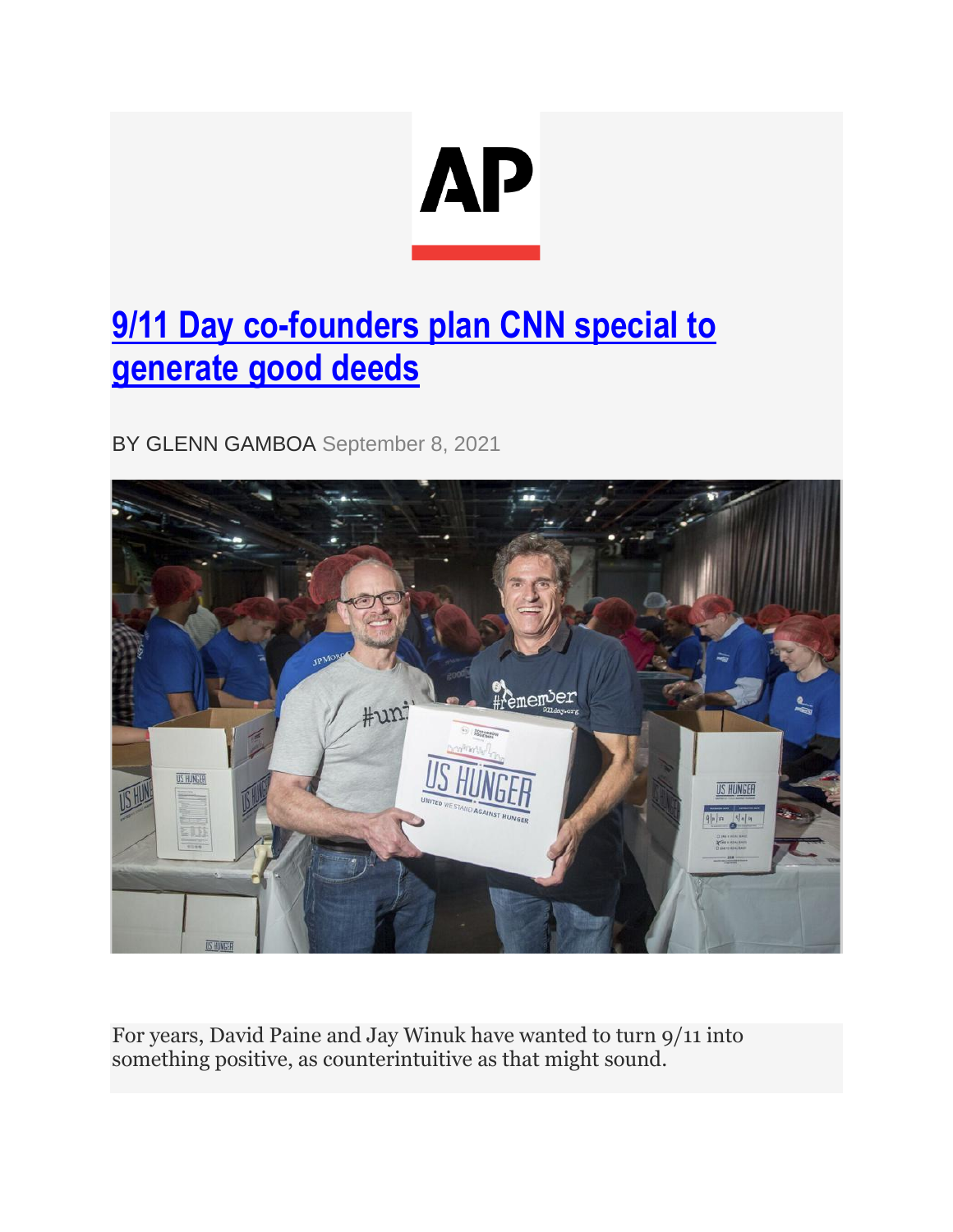The two co-founders of 9/11 Day, who successfully lobbied the government to officially rename the day September 11 National Day of Service & Remembrance, have encouraged millions to commemorate the day with volunteerism. To mark the 20th anniversary of the terrorist attacks, whose victims included Winuk's brother Glenn, Paine and Winuk are expanding their efforts with a CNN special, "Shine a Light," airing on Sept. 11.

The tribute to those affected by 9/11, Paine said, will also serve as "a telethon, except instead of asking people to donate money we're asking them to donate pledges of good deeds."

The Associated Press spoke recently with Paine and Winuk about how the meaning of 9/11 has changed and what this year's anniversary means to them. The interview was edited for clarity and length.

AP: With all the crises in the world today, does 9/11 still get the attention it is due?

Paine: Despite COVID, despite the events unfolding in Afghanistan, which are very important to a lot of us, despite the hurricane, despite all the extraordinary things that go on in our lives  $-$  some very tragic  $-9/11$  is sort of that moment when we get to stop and think about what's most important in life, which is each other.

Winuk: And the lessons learned in the aftermath of 9/11 can be applied right now to the situation that our nation is in. In some ways, the 20th anniversary is coming at a really important time.

Paine: People want a sense of togetherness and unity. That's really driving a lot of the growing interest particularly in our observance.

AP: Unity isn't something we see a lot in America right now.

Paine: I had an epiphany following 9/11: We're not really divided. We just think we are. Division is really a disease of the mind because when you see something like 9/11 happen, it connects us to the truly authentic part within each one of us — that innate state of unitedness.

AP: Finding something positive in 9/11 has been important to you.

Winuk: There was, of course, no escaping the tragedy of it. But you couldn't help but notice the way people came together and the way everybody wanted to pitch in whatever they could. I had never experienced that phenomenon